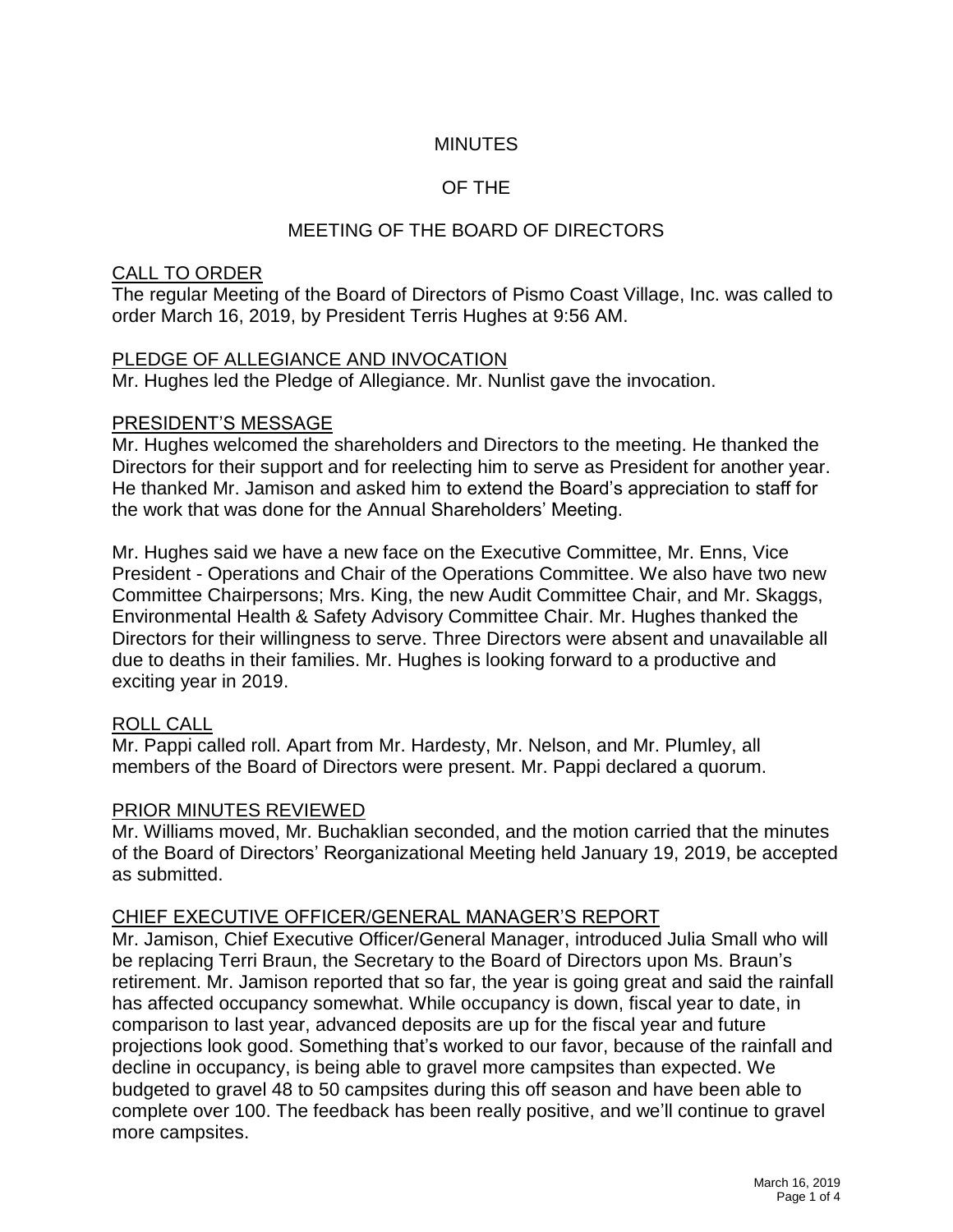Mr. Jamison provided an update on the RV Shop project and said it's moving forward, and the slab is expected to be poured on Tuesday (March 19, 2019). We're also in the process of getting all heating and air systems in the restrooms at the Resort checked; we've had issues with the ventilation system. The cost of repairing the system could be costly and the Board might see this reflected in a future budget draft. The City of Pismo Beach is raising their water and sewer rates. This increase is expected to impact Pismo Coast Village's budget over the next five years.

The Workers' Compensation Insurance MOD Rate increased from 91 in 2018 to 111 in 2019. There was an increase because two incidents, which took place in 2016, had settlements paid in 2018. We have no open cases and very small injuries throughout this last year.

Mr. Jamison encouraged everyone to notify staff if they're experiencing any Wi-Fi issues. The Wi-Fi seems to be working well, and typically, most of the negative interactions have been due to equipment and/or operator error. We're probably going to be upgrading the bandwidth, which will benefit our guests, since the cost has decreased significantly.

The Vintage Trailer Rally will be held the third weekend of May. There will be approximately 300 vintage RVs in the Resort in conjunction with a few special events. An Inaugural Trailer Crawl is scheduled for May 17, 2019 from 6-8:30 pm; one participant is hosting a Pancake Breakfast on May 18, 2019 from 7:30 - 9 am; and a street party featuring music and beverages is also planned the night of the 18<sup>th</sup>. This event promotes Pismo Coast Village on a national level and provides positive public relations for the Resort within the RV industry and community.

The Verizon cell tower in A Lot, which was finished about a year ago, should be online by the end of the month. The only item left for them to do, which Pismo Coast Village is involved with, is the fencing along Highway 1. Mr. Jamison is hoping this will be done sometime within the next two to three months. The City of Pismo Beach Lift Station located in A Lot should be completed within the next six months. The City will upgrade the power pedestal for our use and theirs. Carolyn Leach, our arborist, was here a week ago yesterday and did a review of the trees. We're waiting on a full report from her with things we can improve and are doing well to share with our maintenance staff. Spring Break begins April 12<sup>th</sup>; we're gearing up for intense two-week period. We're really proud of staff for all of their hard work and extra assistance with the new RV Shop project.

EXECUTIVE AND PERSONNEL & COMPENSATION/BENEFITS COMMITTEE REPORT Mr. Pappi, acting Secretary for the Personnel and Compensation/Benefits Committee, reported that there was a joint meeting held yesterday with the Executive Committee. Except for Mr. Hardesty and Mr. Nelson, all committee members were present. Mr. Jamison also attended and provided an update on the Resort and 401(k) Plan which appears to be going smoothly. Mr. Nunlist reminded everyone of possibly revisiting the bonus plan for any changes or revisions.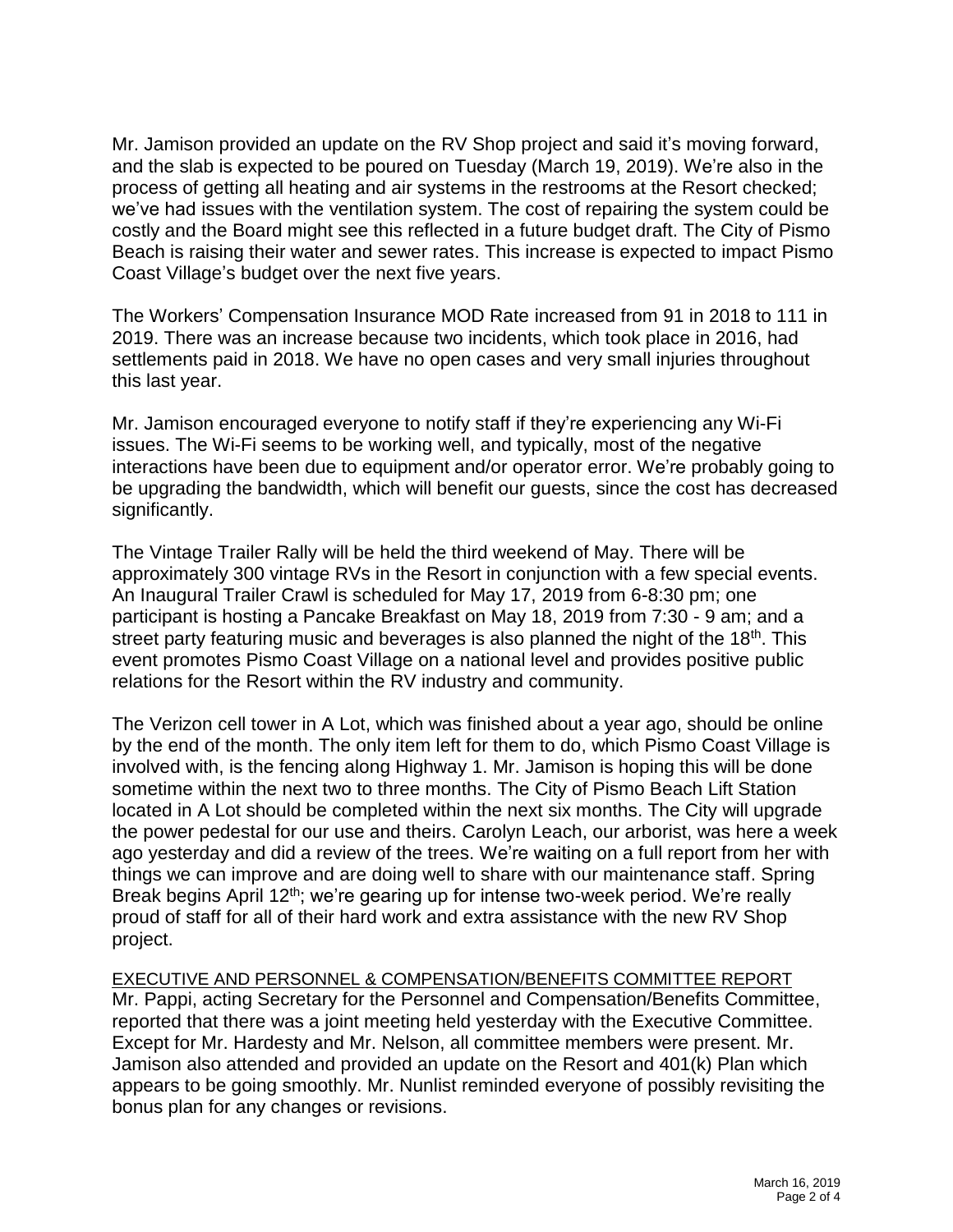# FINANCE COMMITTEE REPORT

Mr. Williams, substituting for Mr. Hardesty, Chair of the Finance Committee, reported that the Committee met this morning. Except for Mr. Plumley, all committee members were present. Mr. Williams reported that the financials are solid and said the Balance Sheet remains on a solid basis. The Committee had three motions for closed session.

#### OPERATIONS COMMITTEE REPORT

Mr. Enns, Chair, said that the Operations Committee met this morning; all committee members were present. The Committee discussed the 2020 Shareholder Information Manual presented by Charles Amian, Operations Manager. The Committee also discussed shareholder comments from the Annual Meeting as well as car pass comments and the online survey. The Committee had one item for closed session.

#### AUDIT COMMITTEE REPORT

Karen King, Chair, said the Committee met yesterday; all committee members were present. The Committee reviewed several audit documents from Brown Armstrong CPA and had a great discussion on what they plan on achieving in 2019.

### ENVIRONMENTAL, HEALTH & SAFETY ADVISORY COMMITTEE REPORT

Mr. Skaggs, Chair, reported that the Committee met yesterday. All committee members were present. At the meeting, Charles Amian, Operations Manager, gave an update on guest injuries. There were no employee safety issues. Mr. Amian distributed the Company's Tsunami Evacuation Plan for review. The Committee went through a list of open advisories and will follow up at their next meeting. Mr. Amian also gave a tour of the Company's storage facilities and new RV Shop site.

#### NOMINATING COMMITTEE REPORT

Mr. Hearne, Chair, said the Committee met yesterday and introduced his committee members, who were all present. Mr. Hearne said they're the only committee voted in by the Board. At their meeting, the Committee interviewed one new prospective candidate for Board membership, updated the Board Application, and discussed items to be added to May's Agenda. The Committee also discussed SB 826.

### SHAREHOLDERS' COMMENTS

A shareholder was very complimentary towards the Resort and said to continue to keep doing a great job. He appreciates the amenities, convenient location (close proximity to the bus, California Fresh, and Pismo Beach Outlets), and helpful, kind, and confident employees.

A shareholder said she's been at the Resort for two and a half weeks and gave feedback on the Wi-Fi. She's had issues and said it was not due to equipment and/or operator error and thought it was due to volume of users. She enjoys walking around the Resort and loves the landscaping clusters going in. She's not staying on a graveled campsite but said it's been interesting to see the graveling process.